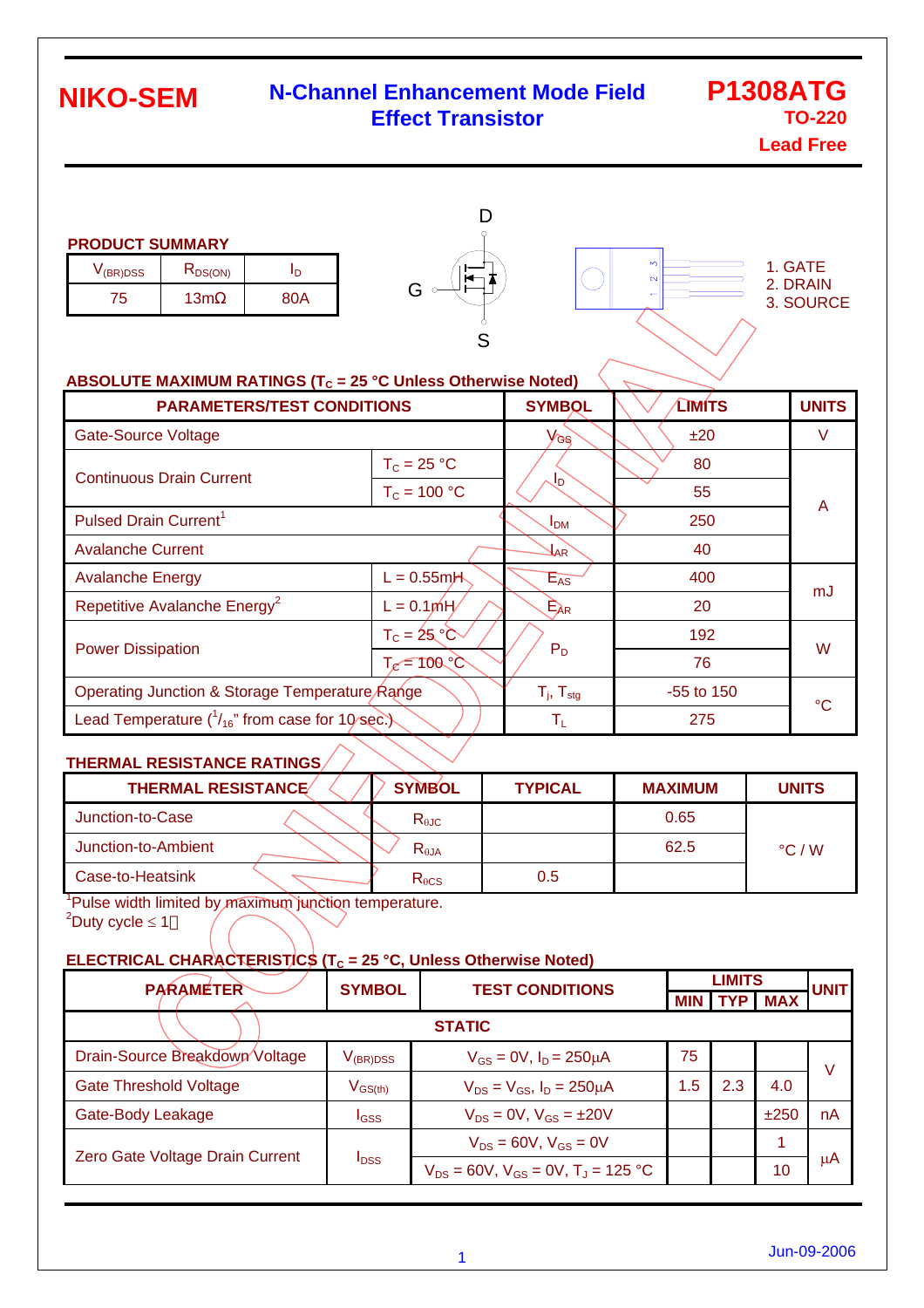### **N-Channel Enhancement Mode Field Effect Transistor**

# **P1308ATG TO-220**

**Lead Free**

| On-State Drain Current <sup>1</sup>                                                             | $I_{D(ON)}$                 | $V_{DS} = 10V$ , $V_{GS} = 10V$                    | 60 |      |     | A      |  |  |
|-------------------------------------------------------------------------------------------------|-----------------------------|----------------------------------------------------|----|------|-----|--------|--|--|
| <b>Drain-Source On-State</b><br>Resistance <sup>1</sup>                                         | $R_{DS(ON)}$                | $V_{GS} = 10V$ , $I_D = 40A$                       |    | 10.5 | 13  | m      |  |  |
| Forward Transconductance <sup>1</sup>                                                           | $g_{fs}$                    | $V_{DS} = 50V$ , $I_D = 40A$                       |    | 38   |     | S      |  |  |
| <b>DYNAMIC</b>                                                                                  |                             |                                                    |    |      |     |        |  |  |
| <b>Input Capacitance</b>                                                                        | $C_{iss}$                   |                                                    |    | 3820 |     |        |  |  |
| <b>Output Capacitance</b>                                                                       | C <sub>oss</sub>            | $V_{GS} = 0V$ , $V_{DS} = 25V$ , $f = \sqrt{M}Hz$  |    | 610  |     | pF     |  |  |
| <b>Reverse Transfer Capacitance</b>                                                             | C <sub>rss</sub>            |                                                    |    | 130  |     |        |  |  |
| Total Gate Charge <sup>2</sup>                                                                  | $Q_q$                       |                                                    |    |      | 160 |        |  |  |
| Gate-Source Charge <sup>2</sup>                                                                 | $Q_{gs}$                    | $V_{DS} = 60V, V_{GS} = 10V,$<br>$I_D = 40A$       |    |      | 30  | nC     |  |  |
| Gate-Drain Charge <sup>2</sup>                                                                  | $Q_{qd}$                    |                                                    |    |      | 55  |        |  |  |
| Turn-On Delay Time <sup>2</sup>                                                                 | $t_{d(on)}$                 |                                                    |    | 15   |     |        |  |  |
| Rise Time <sup>2</sup>                                                                          | $t_{r}$                     | $V_{DD} = 40V,$                                    |    | 65   |     |        |  |  |
| Turn-Off Delay Time <sup>2</sup>                                                                | $t_{d(\text{off})}$         | $I_D \cong 40A$ , $V_{GS} = 10V$ , $R_{GS} = 2.5$  |    | 50   |     | nS     |  |  |
| Fall Time <sup>2</sup>                                                                          | $t_{f}$                     |                                                    |    | 50   |     |        |  |  |
| SOURCE-DRAIN DIODE RATINGS AND CHARACTERISTICS ( $T_{\text{c}} = 25 \text{ }^{\circ}\text{C}$ ) |                             |                                                    |    |      |     |        |  |  |
| <b>Continuous Current</b>                                                                       | $\mathsf{I}_\mathsf{S}$     |                                                    |    |      | 80  |        |  |  |
| Pulsed Current <sup>3</sup>                                                                     | $I_{SM}$                    |                                                    |    |      | 250 | A      |  |  |
| Forward Voltage <sup>1</sup>                                                                    | $V_{SD}$                    | $I_F = 40A$ , $V_{GS} = 0V$                        |    |      | 1.3 | $\vee$ |  |  |
| <b>Reverse Recovery Time</b>                                                                    | $\mathfrak{t}_{\mathsf{r}}$ |                                                    |    | 100  |     | nS     |  |  |
| <b>Peak Reverse Recovery Current</b>                                                            | RM(REC)                     | $I_F = I_S$ , dl <sub>F</sub> /dt = 100A / $\mu$ S |    | 200  |     | A      |  |  |
| <b>Reverse Recovery Charge</b>                                                                  | $Q_{\text{rr}}$             |                                                    |    | 410  |     | nC     |  |  |

<sup>1</sup>Pulse test : Pulse Width ≤ 300  $\mu$ sec, Duty Cycle ≤ 2 .

<sup>2</sup>Independent of operating temperature.<br><sup>3</sup>Pulse width limited by maximum junction temperature.

#### **REMARK: THE PRODUCT MARKED WITH "P1308ATG", DATE CODE or LOT #**

**Orders for parts with Lead-Free plating can be placed using the PXXXXXXG parts name.**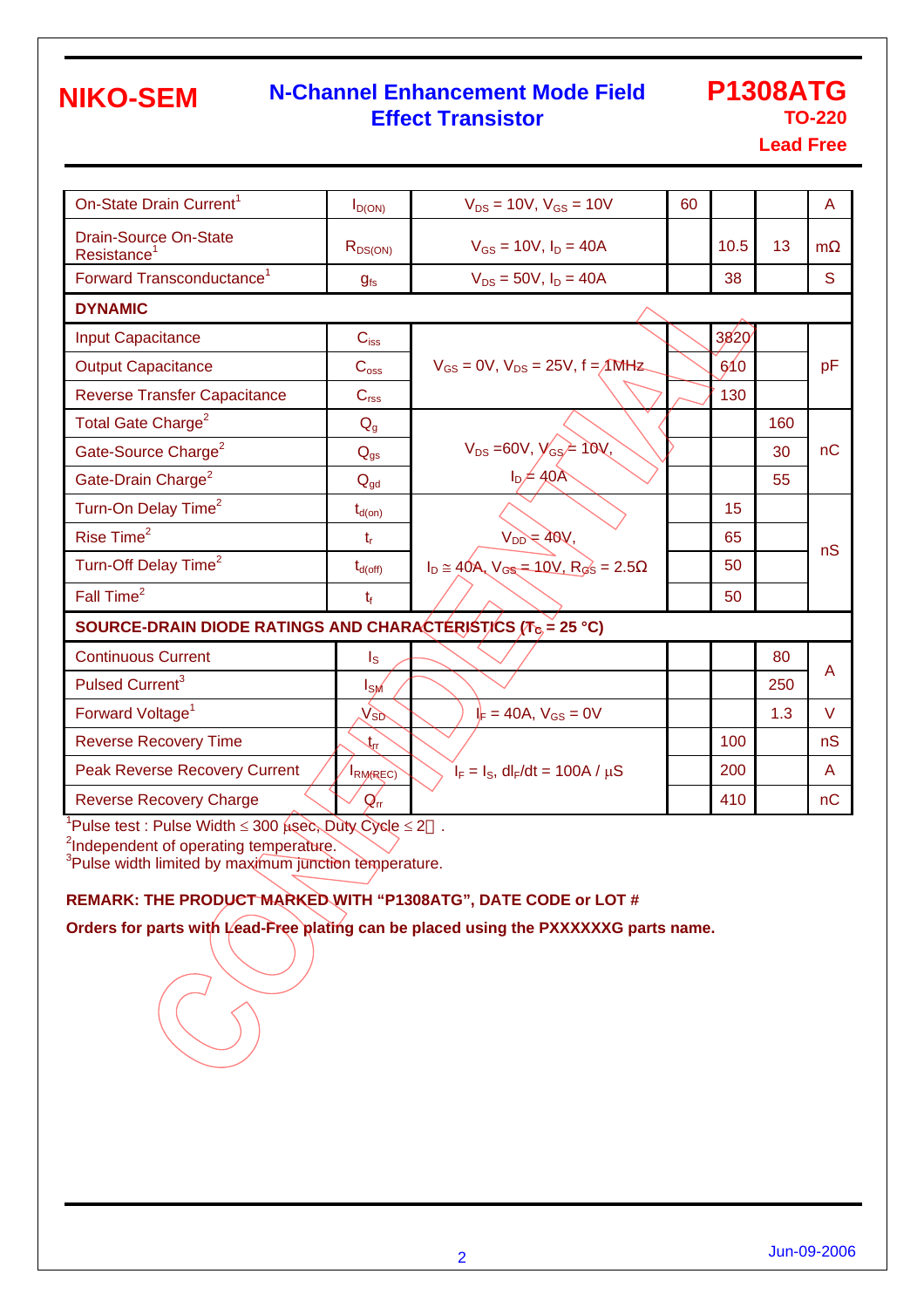## **N-Channel Enhancement Mode Field Effect Transistor**

### **P1308ATG TO-220 Lead Free**

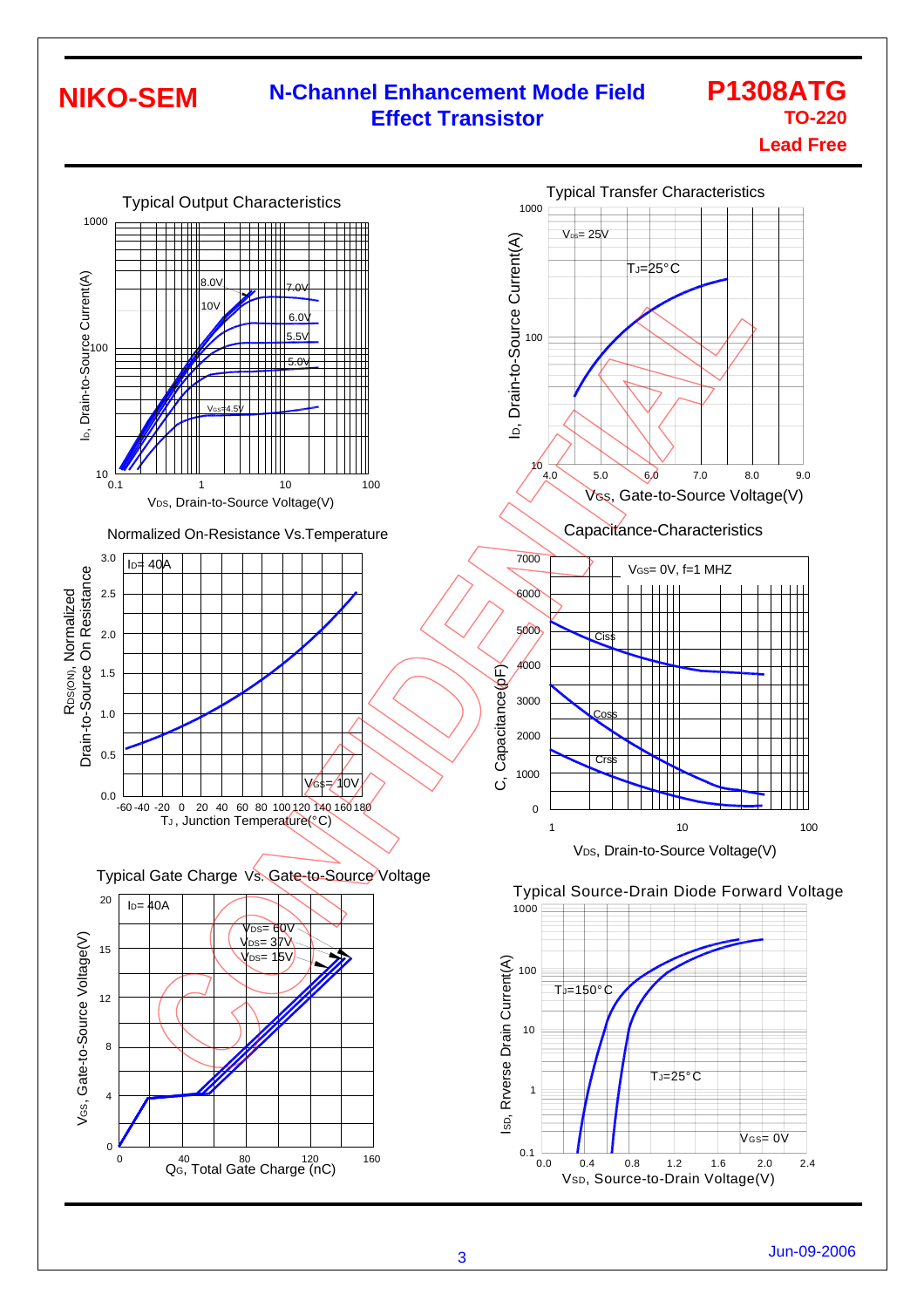#### **N-Channel Enhancement Mode Field Effect Transistor P1308ATG TO-220 NIKO-SEM**

**Lead Free**